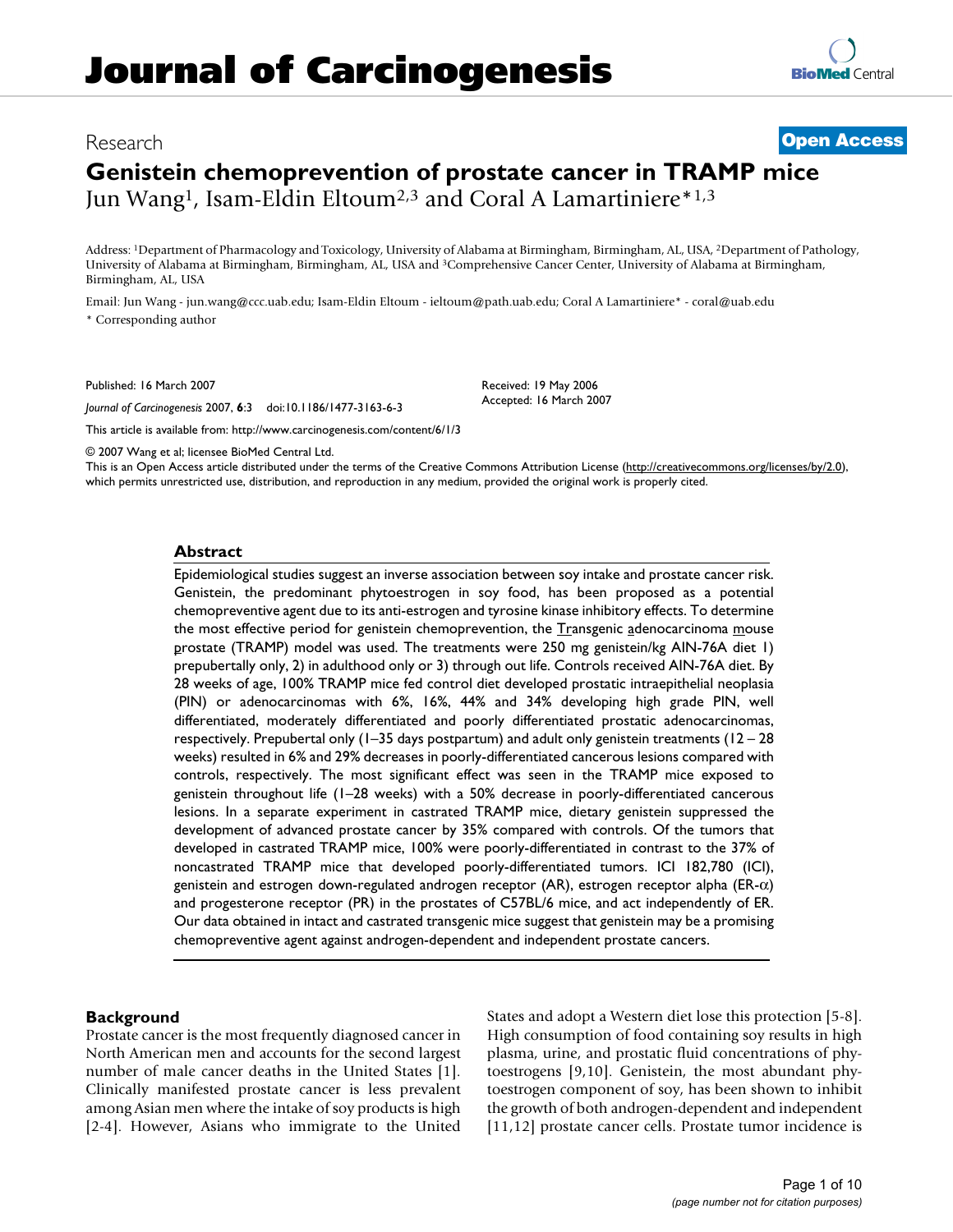significantly reduced in transgenic [13], spontaneous [14], and chemically-induced [15] animal models after ingestion of genistein in the diet at nutritionally relevant concentrations. Mice fed genistein at concentrations of 250 mg/kg AIN-76A diet have serum concentrations at the high physiological level (139  $\pm$  70 nmol/L) [13], comparable with those found in Asian men on a regular soy diet  $(276 \text{ nmol/L})$  [9,10].

In the past, the study of prostate cancer chemoprevention was hindered by the lack of appropriate animal models. In recent years, genetically manipulated animals have provided new scope for chemoprevention studies and for developing strategies to offset specific genetic susceptibilities to cancer [16,17]. The major advantage of these transgenic models is that cancer arises spontaneously in their natural tissue microenvironment and progresses through multiple stages, as does human cancer. An autochthonous transgenic animal model of prostate cancer, the TRAMP model [18], was developed as a very important tool for understanding the earlier events and the progression of adenocarcinomas. TRAMP mice develop *in situ* and invasive carcinoma of the prostate, mimicking the whole spectrum of human prostate cancer progression from prostatic intra-epithelial neoplasia to large multinodular malignant neoplasia [18-20], as well as androgen-independent disease [21]. Previously, we reported that genistein provided in the diet starting at 5 weeks of age would suppress prostate cancer development in the TRAMP model [13]. In the present study, we investigated 1) timing of exposure to genistein to determine if short term early exposure could exert a permanent protective effect, if adult exposure only would be effective in suppressing prostate tumor development, or if life time genistein exposure was significantly more efficacious, 2) the potential of genistein to suppress androgen-independent prostate cancer, and 3) the dependence of genistein action *via* the estrogen receptor mechanism. Our results demonstrate that genistein in the diet reduces the incidence of poorly differentiated prostatic adenocarcinomas in both intact and castrated TRAMP mice, that the most efficacious protocol is life time exposure, and that genistein action in the prostate occurs *via* the estrogen receptor.

# **Materials and methods** *Chemicals*

Genistein (98% pure, 1.5% methanol) was a gift from F. Hoffmann-La Roche, Basel, Switzerland. Estradiol benzoate (EB) and dimethyl sulfoxide (DMSO) were purchased from SIGMA, St. Louis, MO. ICI 182,780 was purchased from TOCRIS, Ellisville, MO.

## *Animal treatment*

All animal studies were conducted in accordance with established guidelines and protocols approved by the UAB Animal Care Committee. Female heterozygous TRAMPs in the background of C57BL/6 were obtained as breeders from the NIH Mouse Models of Human Cancers Consortium. In our studies, TRAMP mice were developed on a pure C57BL/6 background, heterozygous for the probasin-Tag transgene. To produce transgenic offspring, ransgenic females were bred with non-transgenic males because transgenic males develop prostate tumors. After weaning at 3–4 weeks of age, males were separated from females, and a tail biopsy was collected from each mouse. Tail DNA, isolated by standard procedures, was used for determination of transgene incorporation by PCR as described previously [13,22]. Only the males that screened positive for the Tag transgene were used. Male and female breeders were fed standard pellet mouse feed (Harlan Teklad, Madison, WI) until birth of offspring, and then the dams and offspring were switched to AIN-76A diet with or without genistein.

To determine the most effective period of genistein action for chemoprevention 122 intact transgenic males were divided into four treatment groups: 1) controls: transgenic males fed powdered AIN-76A diet from birth until 28 weeks of age, 2) neonatal/prepubertal treatment only: 250 mg genistein/kg AIN-76A diet from birth until five weeks of age, 3) adult exposure only: 250 mg genistein/kg AIN-76A diet from 12 weeks of age until 28 weeks, and 4) lifetime exposure: 250 mg genistein/kg AIN-76A from birth until 28 weeks. AIN-76A diet is a semi-purified diet containing no detectable phytoestrogens. The dietary genistein concentration is the same as the one used in our previous chemoprevention and mechanism of action studies [13,22].

To investigate the effect of genistein treatment on androgen-independent prostate cancer development, TRAMP males fed AIN-76A diet were anesthetized with Ketamine/ Xylazine and castrated at 12 weeks of age. After castration, TRAMP males were divided into two groups. Controls were continued on AIN-76A diet ( $n = 47$ ), whereas the others received 250 mg genistein/kg AIN-76A diet (n = 39) from 12 weeks onward. Animals in both groups were monitored weekly for body weight, tumor progression by abdominal palpation, and survival until 28 weeks of age. Only castrated TRAMP males that developed prostate tumors were used for data evaluation.

To investigate the role of sex steroid receptors and genistein action in the prostate, C57BL/6 mice were used because they were less expensive and labor intensive than TRAMP males. Twelve week old mice were pretreated with 4 μg ICI/g BW 30 min prior to treatment with 500 μg genistein/g BW, 50 ng EB/g BW or an equivalent volume of DMSO (vehicle). The mice were killed six hours after the last treatment and the dorsolateral prostates were dis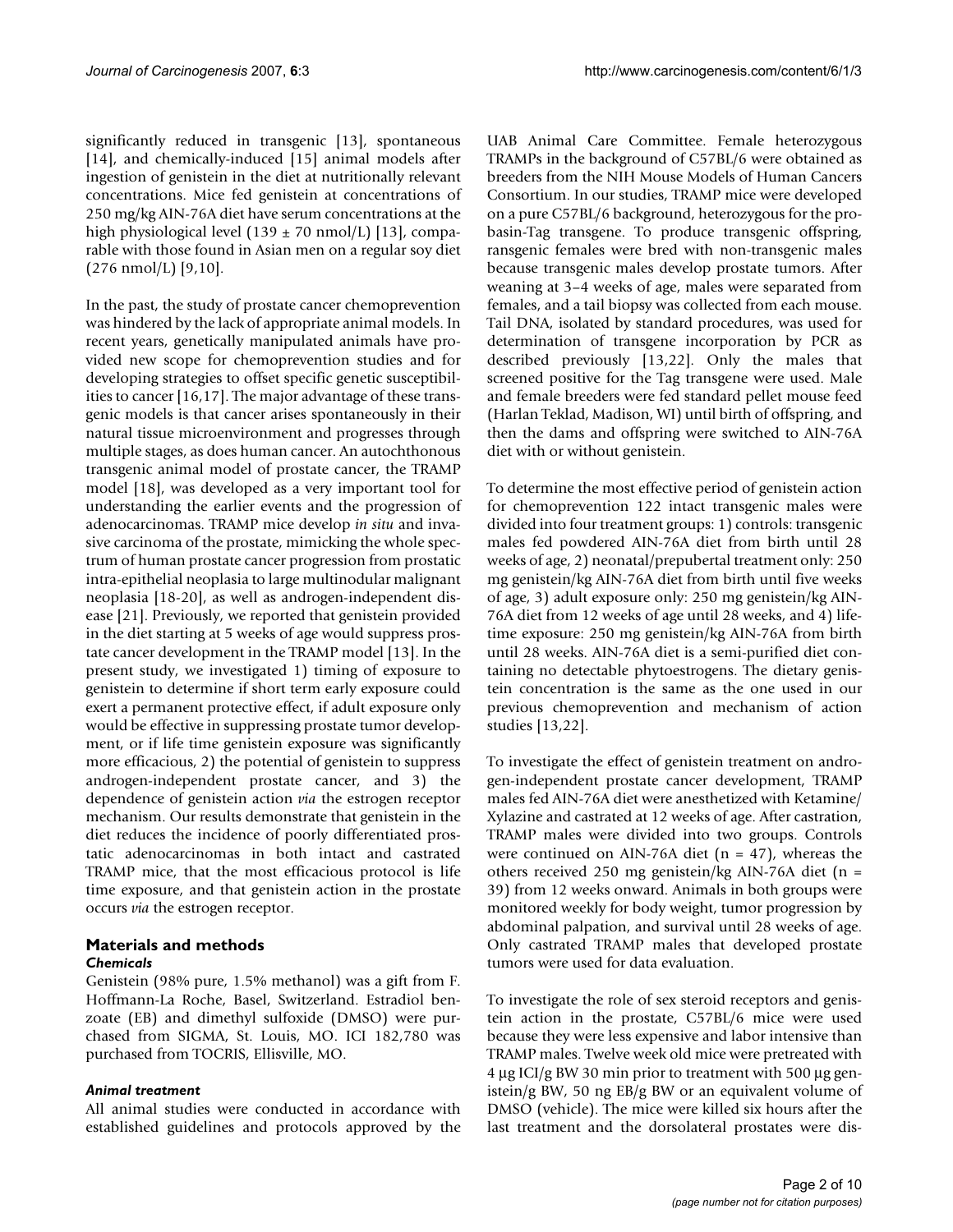sected for analysis of AR, ER- $\alpha$  and PR. The ICI and genistein concentrations were the same as used in mechanism of action studies in female rats [23]. The EB concentration was shown to be a minimally effective dose to regulate AR, ER- $\alpha$  and PR in the mouse prostate. All injections were subcutaneous. Preliminary experiments were carried out to determine the length of time between genistein and EB treatments to time of measuring the biomarkers. Each group contained 7 samples with 6 dorsolateral prostates each. In our studies, we focused our attention on the dorsolateral prostate, because the dorsolateral lobes of the murine prostate are embryologically homologous to the human prostate [24] where approximately 68% of human prostate cancers originate [25].

## *Necropsy and histopatholgy*

Necropsy of tumor animals was conducted at 28 weeks of age or when animals became moribund. All major organs were inspected for frank toxicity or evidence of metastases. Evaluations included quantitative and qualitative descriptions of the prostate, lymph nodes, and any tissues showing any visible abnormality. Any tissues containing visible metastases or other abnormalities were also collected for histological evaluation. The urogenital tract, including the bladder, seminal vesicles, prostate and epididymes, were removed, weighed, and prepared for pathological evaluation as previously reported [13]. All tissues were fixed overnight in 10% buffered formalin, and then transferred to 70% ethanol. Fixed tissues were embedded in paraffin, and 5 μm sections were mounted on Colorfrost/Plus microscope slides (Fisher Scientific, Hampton, NH). Sections were stained with hematoxylin and eosin. Histological sections of all tissues were evaluated and reviewed by a board certified pathologist (Dr. I-E. Eltoum) using a scale that has been established for the TRAMP model [26]. Noncancerous lesions were graded as normal tissue, low PIN and high PIN, respectively. Well-, moderately- and poorly-differentiated were used to describe cancerous lesions.

## *Immunoblotting*

To determine the changes in the expression of AR, ER-α, and PR, prostate tissues were homogenized in RIPA lysis buffer (50 mM Tris-HCl pH 7.4, 1% NP-40, 0.25% Nadeoxycholate, 150 mM NaCl, 1 mM EDTA; Upstate Biotechnology, Charlottesville, Virginia), plus protease inhibitors: 1 μg/ml aprotinin (SIGMA), 1 μg leupeptin (SIGMA), 1 mM PMSF (SIGMA), 1 mM Na3VO4 (SIGMA), and 1 mM NaF (SIGMA). Protein concentration of each sample was determined using the Bradford microtiter plate assay (BioRad, Hercules, CA). The same quantity of protein from each sample was separated by SDS-PAGE and transferred to a nitrocellulose membrane (Bio-Rad, Hercules, CA). The membranes were blocked and immunoblotted with appropriate antibodies including a

polyclonal antibody to the amino acid portion of the human AR (N-20) (Santa Cruz, CA); anti-ER-α polyclonal IgG (MC-20) (Santa Cruz); anti-PR (C-19) (Santa Cruz); Molecular weight ladders and reference proteins from the respective companies were used as positive controls. After incubation with HRP-conjugated anti-mouse or anti-rabbit secondary antibody (Pierce, Rockford, IL), protein blots were detected with SuperSignal West Dura Extended Duration Substrate as described by the manufacturer (Pierce, Rockford, IL) and exposed to X-ray radiography film. Quantitative analysis of protein expression was accomplished by scanning autoradiograms and densitometry.

## *Data analysis*

Statistical analysis of histological specimens used Fisher's exact test to determine significance ( $P < 0.05$ ). Analyses were conducted using Microsoft Office Excel 2003 (Microsoft Corp., Seattle, WA). For the biochemical data, experiments were analyzed using one way analysis of variance (ANOVA), with subsequent multiple comparisons. The pvalues associated with the individual comparisons were completed using separate t-tests.

# **Results**

#### *Prostate cancer chemoprevention in intact TRAMPs*

A total of 122 TRAMP males were stratified among four different groups according to genistein treatment. Dietary exposure to genistein in the diet at 250 mg/kg diet did not alter body weights at 3, 5 and 28 weeks in all groups (data not shown). Likewise, there were no observed differences in food or water consumption between the control and genistein treated groups. At 28 weeks of age, none of the TRAMP mice on control diet had normal prostates, or low grade PIN (Table 1). Six percent had high grade PIN and 16% had well-differentiated cancerous lesions. In TRAMPs fed control diet, 44% and 34% displayed moderately- and poorly- differentiated carcinomas, respectively. Genistein in the diet from birth until 5 weeks of age only (neonatal/prepubertal exposure), did not alter the development of prostate cancer pathology. However, adult only exposure (weeks 12–28) resulted in a 29% decrease in poorly-differentiated cancerous lesions (34% to 24%). Consistent with this was a 34% increase in moderately differentiated tumors (44% to 59%). The greatest effect was seen in TRAMP exposed to genistein throughout life (1– 28 weeks) with a 50% decrease in poorly-differentiated cancerous lesions (34% to 17%). This was accompanied by a 36% increase in moderately differentiated tumors (44% to 60%). Although the percentage of control animals with a score of poorly differentiated tumors was twice that of those fed genistein in the diet for 196 days, there was no statistical difference (Fisher's exact test:  $p =$ 0.15). Nevertheless, these data strongly suggest that lifetime, and perhaps adult only, genistein exposure can sup-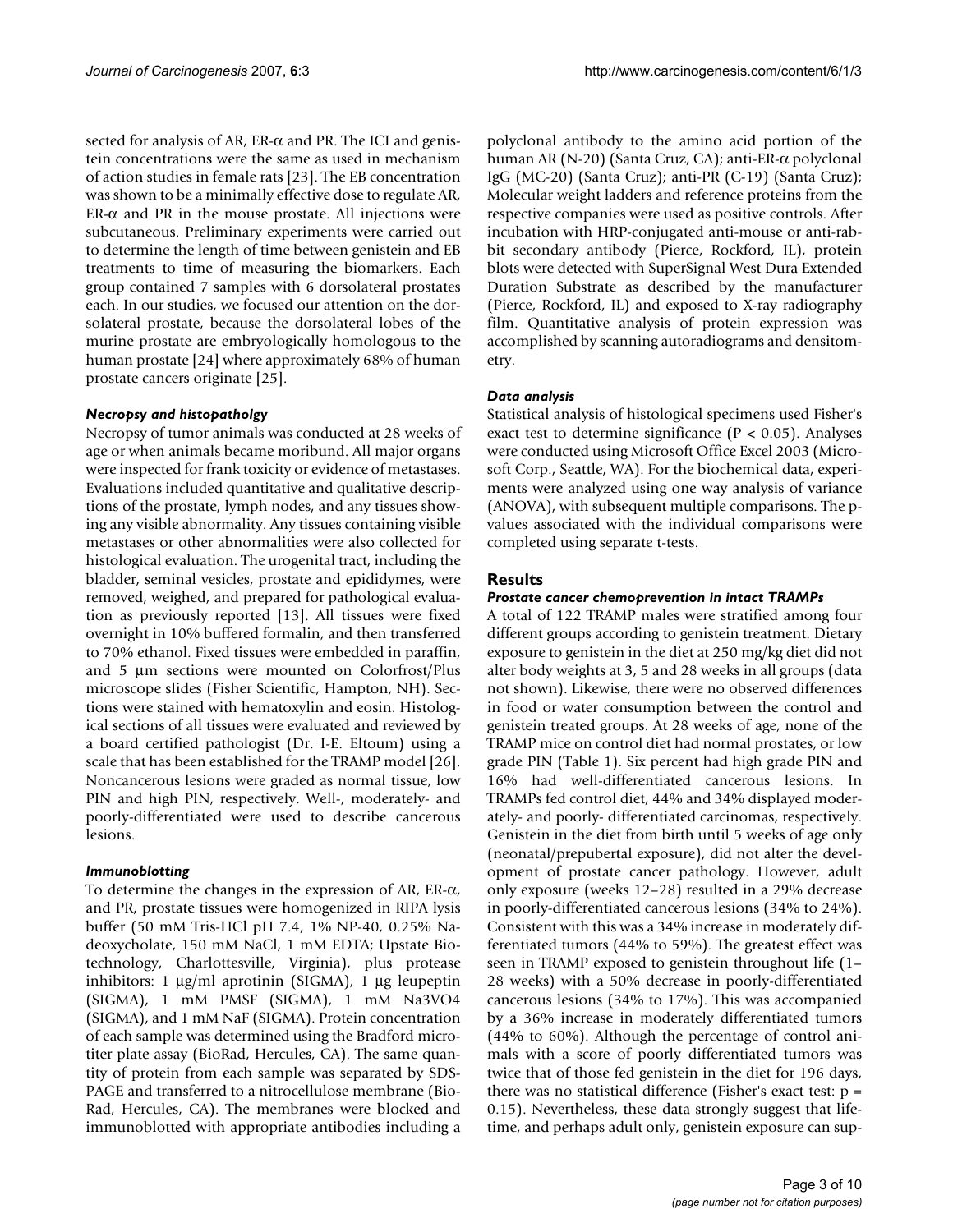| Genistein (wk) | n  | PIN $\mid$ (%) | PIN 2 (%) | PIN 3 (%) | WDC(%) | MDC(%) | PDC (%) |
|----------------|----|----------------|-----------|-----------|--------|--------|---------|
| None           | 32 |                |           | 2(6)      | 5(16)  | 14(44) | II (34) |
| $1 - 5$        | 31 |                |           | 2(6)      | 7(23)  | 12(39) | 10(32)  |
| $12 - 28$      | 29 |                | 2 (7)     | 2(7)      | (3)    | 17(59) | 7 (24)  |
| $1-28$         | 30 | (3)            |           | 3(10)     | 3(10)  | 18(60) | 5(17)   |

**Table 1: Effect of genistein on primary pros tate neoplasia in intact TRAMP mice**

TRAMP mice were sacrificed at 28 weeks of age, and the percentage of mice with normal prostate tissue (PIN 1), low-PIN (PIN 2), high-PIN (PIN 3), well-differentiated carcinoma (WDC), moderately differentiated carcinoma (MDC), and poorly differentiated carcinoma (PDC) was determined.

press spontaneously developing prostate cancer in the TRAMP model.

#### *Prostate cancer chemoprevention in androgenindependent TRAMP model*

In 47 castrated TRAMP mice fed control diet only, 66% were evaluated as having normal prostates while 6% and 3% were characterized as low and high PIN, respectively (Table 2). While no castrated TRAMPs had well differentiated and moderately differentiated adenocarcinomas, 23% displayed poorly differentiated prostate adenocarcinomas. Of those with poorly differentiated adencarcinomas, 27% had lymph node metastases. In animals provided genistein in the diet from time of castration at 12 weeks until necropsy at 28 weeks, the percent of poorly differentiated prostate tumors was decreased by 35% (from 23% to 15%). Likewise, lymph node metastasis (all poorly differentiated) was decreased by 50% (6% to 3%) in genistein-treated mice.

# *Genistein, estrogen and ICI regulation of steroid receptors in prostates of C57BL/6 mice*

Since genistein is a phytoestrogen we sought to determine the role of ER in the prostate by blocking ER action with the pure ER antagonist, ICI. We included the use of estradiol benzoate as a positive estrogen treatment. In addition to measuring ER, we measured expression of PR, a protein dependent on ER action [23], and AR since it plays such a prominent role in the prostate. As expected, ICI significantly down-regulated ER- $\alpha$  in the prostate (Figure 1). Likewise, estrogen and genistein had the same effect, albeit genistein was not as effective as estrogen. Furthermore, estrogen and genistein administered with ICI resulted in an additive decrease of ER-α expression. In reference to PR, ICI, estrogen and genistein down-regulated it (Figure 2). However, estrogen administered after ICI resulted in significantly higher PR expression than when estrogen and ICI were administered alone. Genistein administered after ICI resulted in significantly higher PR expression than when ICI was administered alone, but not significantly different from genistein alone. The actions of ICI, estrogen, and genistein administered alone, were able to decrease AR expression in the prostate (Figure 3). In reference to the sequential administration of ICI followed by estrogen, AR protein expression was significantly higher compared to ICI, but not to estrogen treatment. On the other hand, genistein injection after ICI resulted in increased AR compared to single ICI or genistein treatments.

# **Discussion**

As people live longer, this aging population results in a higher incidence of prostate cancer. Hence, there is need for novel preventive approaches for the management of this disease. Chemoprevention by the use of dietary agents offers a viable option to block the neoplastic inception or delay disease progression. Because prostate cancer is typically diagnosed in men aged 50 years and older, even a slight delay in the onset and subsequent progression of the disease through the use of dietary agents could have important health benefits. Ideally, the efficacy of such chemopreventive agents should be verified in animal models that emulate human disease before recommending their use for humans. In this study, we have used both intact and castrated TRAMP models to evaluate the effect of dietary genistein on prostate cancer development. The advantage of the TRAMP model is that, because of its genetic makeup, initiation of prostate cancer occurs spontaneously. Longitudinal studies in TRAMP mice have shown that over the period of 8–12 weeks of age, this mouse displays progressive stages of prostate cancer found in humans [18-21]. As expected, TRAMP mice pro-

**Table 2: Effect of genistein on primary prostate neoplasia and lymphatic metastases in castrated TRAMP.**

| Description           | n        | PIN $\mid$ (%)   | PIN 2 (%)     | PIN 3 (%)    | WDC(%) | MDC(%) | PDC (%)        | $LNM$ $(\%)$ |
|-----------------------|----------|------------------|---------------|--------------|--------|--------|----------------|--------------|
| Controls<br>Genistein | 47<br>39 | 31(66)<br>27(69) | 3(6)<br>4(10) | 2(4)<br>2(5) |        |        | 1(23)<br>6(15) | 3(6)<br>(3)  |

TRAMP were castrated at 12 weeks and sacrificed at 28 weeks of age. Percentage of mice with normal prostate tissue (PIN 1), low-PIN (PIN 2), high-PIN (PIN 3), well-differentiated carcinoma (WDC), moderately differentiated carcinoma (MDC), and poorly differentiated carcinoma (PDC) was determined.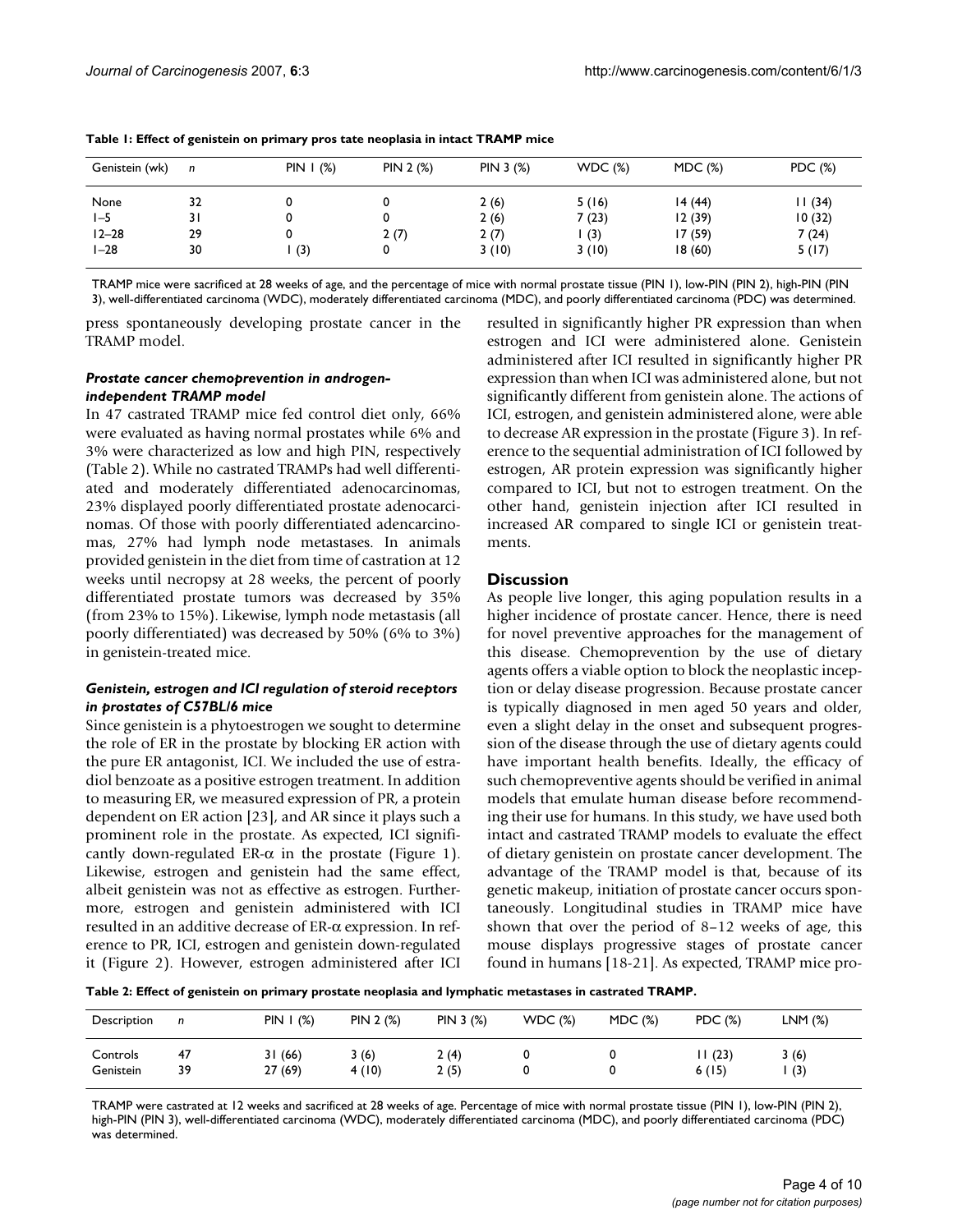

# Estrogen receptor expression in dorsolater estradiol benzoate (E) (with or without pr later **Figure 1** etreatment with ICI 182,780 (I) thirty min al prostates of adult mice treated with one injection of prior to injection), and sacrificed 16 h vehicle (C), genistein (G) or

Estrogen receptor expression in dorsolateral prostates of adult mice treated with one injection of vehicle (C), genistein (G) or estradiol benzoate (E) (with or without pretreatment with ICI 182,780 (I) thirty min prior to injection), and sacrificed 16 h later. a P < 0.001 compared to controls;  $bP < 0.001$  compared to ICI 182,780 treatment;  $cP < 0.001$  compared to estrogen or genistein treatments.

duced in our lab developed progressive forms of prostatic disease that resemble human prostate cancer. Careful pathological evaluation revealed that by 28 weeks of age, none of the 32 TRAMP mice on control diet had normal prostates or low PIN. Instead, 94% displayed prostatic adenocarcinomas and 6% had high grade PIN.

For our chemoprevention studies, we focused on the potential of timing of genistein exposure to protect against prostate cancer, a concept that we have shown to be important in genistein suppressing chemically-induced mammary cancer in rats. In the latter, neonatal and prepubertal genistein exposure was necessary to program against mammary cancer [27,28]. However, our prostate cancer studies demonstrated that genistein exposure during the neonatal and prepubertal periods only did not suppress prostate cancer development in TRAMPs. On the other hand, genistein in the diet to adult TRAMP mice resulted in a 29% decrease in poorly-differentiated adenocarcinomas. More effective was life-time genistein treatment. It resulted in a 50% decrease in poorlydifferentiated prostate tumors. With both of these genistein treatment groups, the chemoprevention was associated with suppressing the rate of cancer development as evidenced by increased percentage of prostate cancer manifested as moderately differentiated tumors, (44% to 60%). This chemoprevention data is supportive of our earlier studies with genistein action in TRAMPs where genistein in the diet at increasing concentrations starting at 5 weeks suppressed spontaneously developing prostate tumors in a dose-dependent manner [13].

In addition to prostatectomy, radiation and/or chemotherapy, androgen deprivation (castration) has been used as a means of prostate cancer therapy. In most patients the latter leads to reduction in the growth of the primary tumor and its metastases. Unfortunately, the effect lasts only for a year or two. Cancer cells then become androgen independent; they grow (relapse) and eventually kill the patient. Hence, an agent that could prevent or control androgen-independent prostate cancer would have immediate clinical importance. Previously, it was shown that castration of TRAMPs resulted in androgen independent prostate cancer development [21]. Hence, another charac-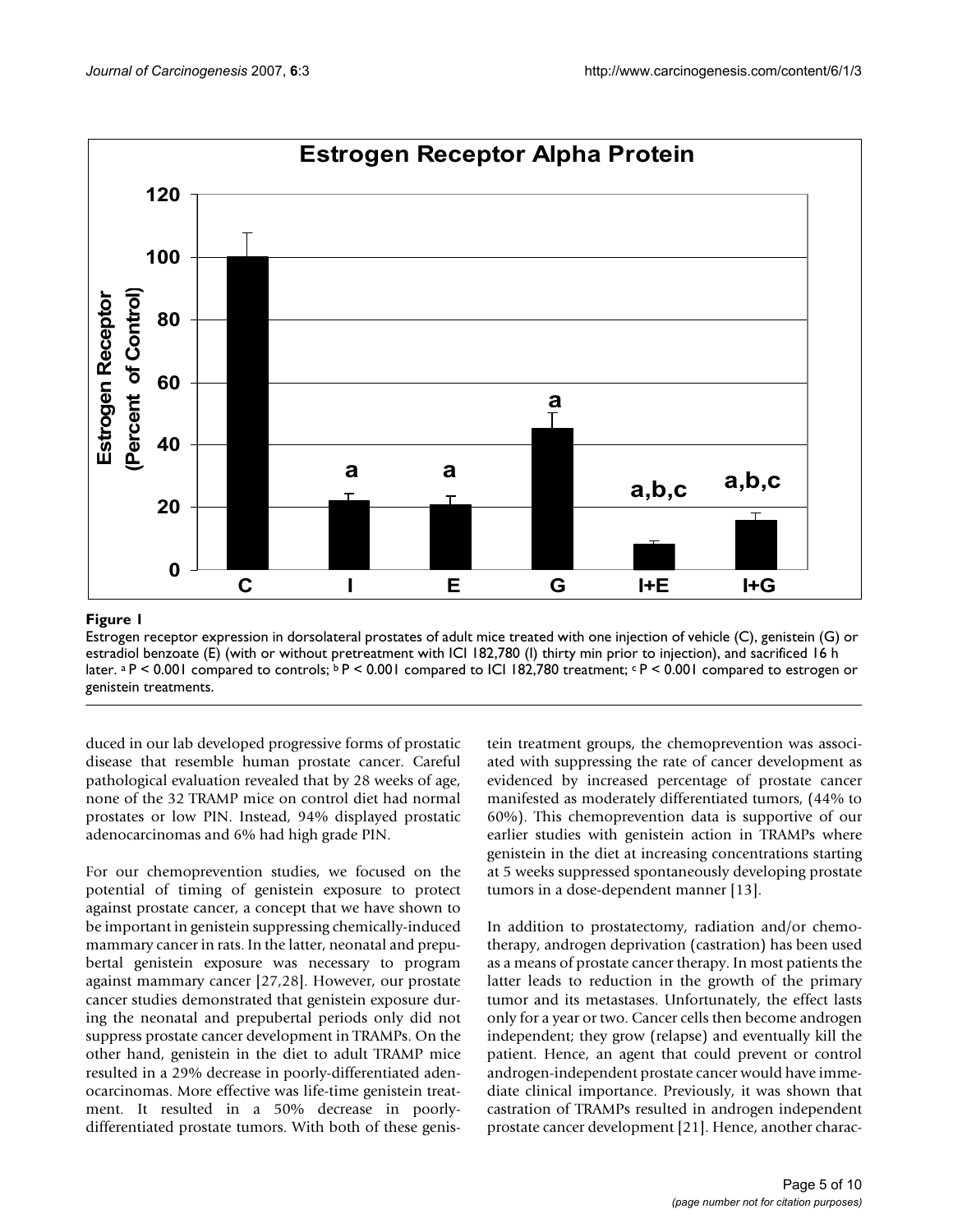

# Figure 2 and 2008 and 2008 and 2008 and 2008 and 2008 and 2008 and 2008 and 2008 and 2008 and 2008 and 2008 an

Progesterone receptor expression in dorsolateral prostates of adult mice treated with one injection of vehicle (C), genistein (G) or estradiol benzoate (E) (with or without pretreatment with ICI 182,780 (I) thirty min prior to injection), and sacrificed 16 h later. <sup>a</sup> P < 0.001 compared to control; <sup>b</sup> P < 0.001 compared to ICI; <sup>c</sup> P < 0.05 compared to estrogen treatment; <sup>d</sup> P < 0.05 compared to ICI treatment.

teristic of the TRAMP model is its similarity to human disease in the progression to androgen-independent prostate cancer. For our studies, we castrated the mice at 12 weeks, a protocol that is similar to that described by Gingrich et al. [21]. However, we observed only 23% of the TRAMP mice on control diet developing cancerous lesions, with all of them being poorly differentiated prostate tumors. This is to be contrasted to the report of Gingrich et al. that 80% of TRAMP mice developed prostate tumors as early as 12 weeks post castration [21]. Our only explanation for this difference is that they used FVB mice as male background breeders and we used C57BL/6 male mice as background breeders. Apparently, the C57BL/6 background TRAMPs are more resistant to androgen-independent prostate cancer development, thus providing another useful model of prostate cancer study.

Importantly for our study, genistein in the diet suppressed prostate cancer development in these castrated TRAMP mice by 35% and lymph node metastases by 50%. The ability of genistein to reduce poorly differentiated cancer incidence in this model suggests that it may be able to control androgen-independent prostate cancer in man. This is an important manifestation because the latter is a very aggressive and lethal form of cancer. Furthermore, it is most useful and convenient to have the same nutritional agent suppress both androgen-dependent and independent prostate cancers.

Androgen and estrogen play a role in the normal development of the male reproductive tract and are believed to contribute to prostate cancer development [29,30]. Since genistein has been shown to bind to estrogen receptors and to exert estrogen like activity in the female reproductive tract, it has been categorized as a phytoestrogen. However, not all estrogens are exactly the same. Estrogenicallyactive chemicals are of varying potency and, more importantly, have additional biological actions that can lead to different mechanisms. While genistein action has been extensively investigated in the female, less is known of its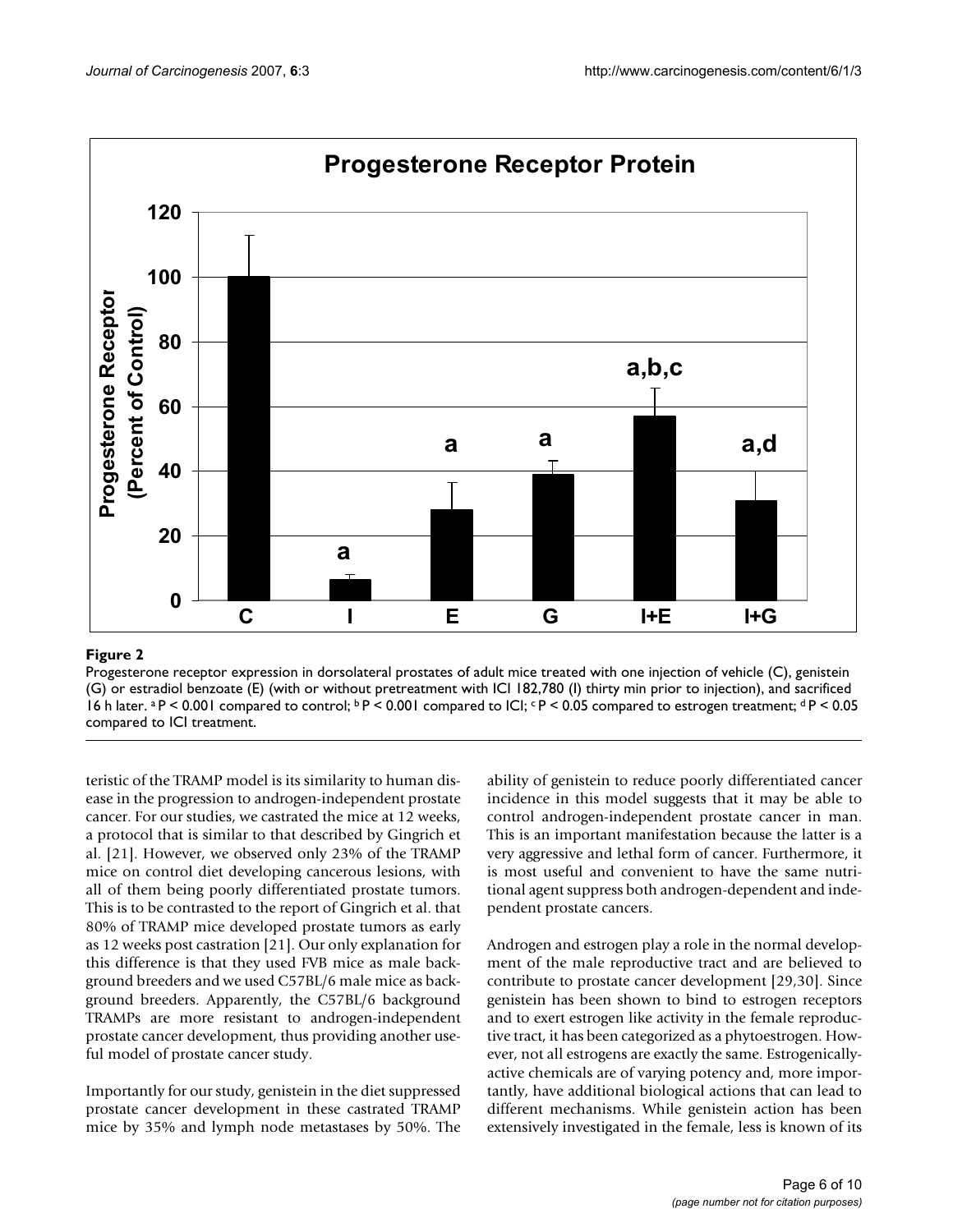

# **Figure 3** Production of the contract of the contract of the contract of the contract of the contract of the contract of the contract of the contract of the contract of the contract of the contract of the contract of the c

Androgen receptor expression in dorsolateral prostates of adult mice treated with one injection of vehicle (C), genistein (G) or estradiol benzoate (E) (with or without pretreatment with ICI 182,780 (I) thirty min prior to injection), and sacrificed 16 h later.  $P > 0.001$  compared to controls;  $P > 0.001$  compared to ICI; and  $P > 0.05$  compared to genistein treatment.

actions in the male reproductive tract. For this reason, we investigated the potential of genistein to act *via* the ER mechanism using the potent and pure estrogen antagonist, ICI. Mechanistically, the down-regulation of ER-α protein by ICI is thought to be inhibition of and a change in ER conformation which leads to a rapid loss of ER *via* proteolysis [31,32]. This down regulation of ER is in agreement with our results showing approximately 80% decrease in the ER-α level after ICI treatment. Also, our data demonstrates that ICI was able to down-regulate PR and AR, actions consistent with ICI being a steroid receptor antagonist, even in the prostate.

Studies using cells transfected with ER and PR reporter genes have demonstrated extensive inhibitory cross-reactivity between ER and PR. Both progestins (R5020) and anti-progestins (RU-486) have been shown to act as potent ligand-dependent repressors of ER activity when bound to either isoform of PR [33]. A recent study has pointed to 'reverse' cross-reactivity between these receptors, i.e. blocking of progestin-induced transcription by ICI [34]. Hence, ICI has weak anti-progestational activity [35]. This antiprogestational, in addition to its antiestrogenic, activity of ICI may be important in relation to its anti-cancer activity *in vivo*. In the prostate, AR has been shown to be down-regulated by estrogen during development [29,30]. In our study, AR levels were significantly decreased in the prostate of TRAMPs treated with ICI, suggesting that AR is dependent on  $ER-\alpha$  action to be maintained or that ICI has anti-androgen activity.

Interestingly, estrogen and genistein given alone also down-regulated these three sex steroid receptors. Others have shown that ICI is similar to estradiol in its ability to decrease its receptor expression [36,37]. Furthermore, estrogen and genistein given after ICI resulted in additional decrease in ER-α protein in the prostate, suggesting that all three chemicals can act *via* ER. Estrogen and genistein may be decreasing the ER-α *via* feedback/degradation mechanisms rather than directly inhibiting the receptor.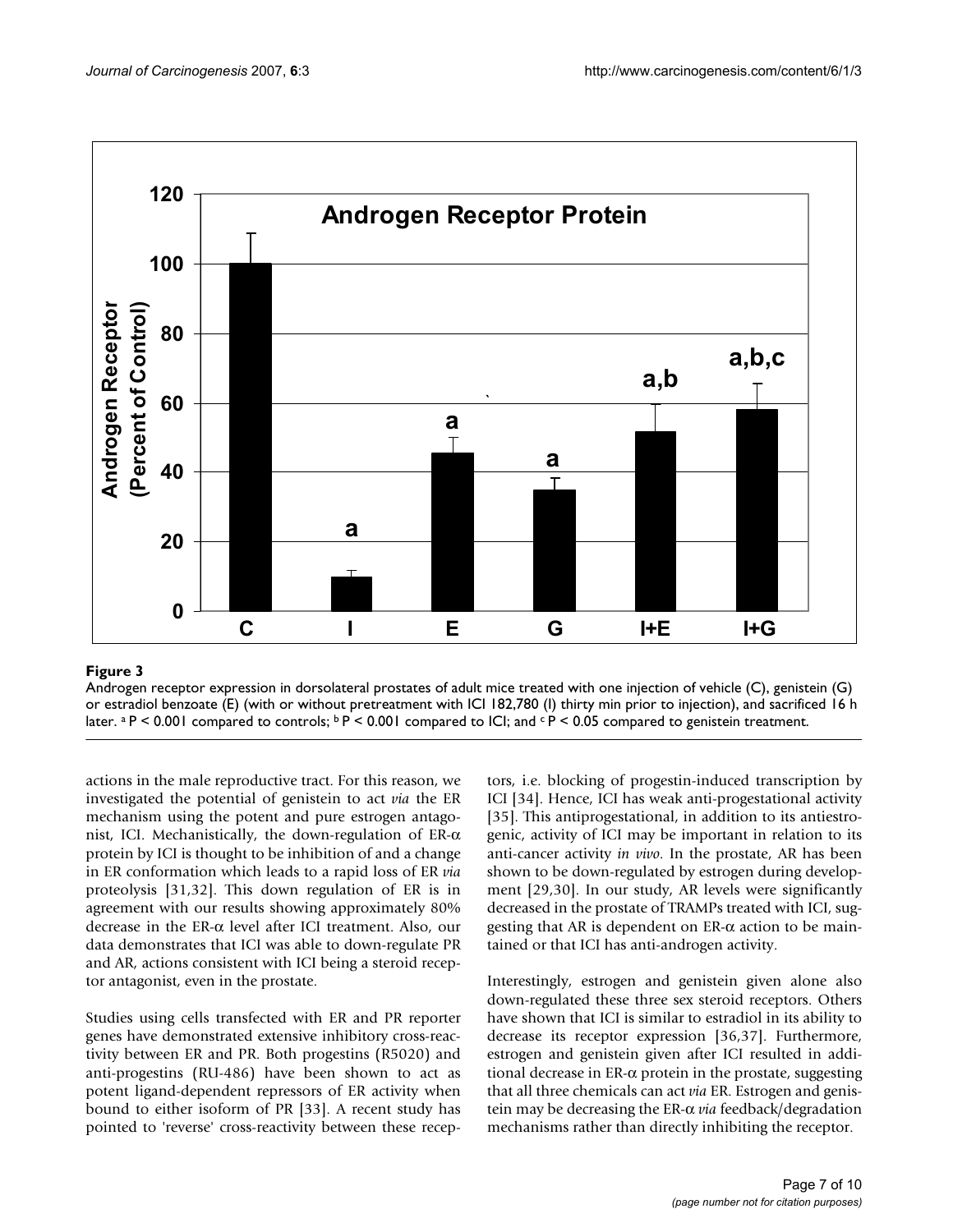In contrast to ER, PR and AR respond differently to estrogen and genistein given after ICI administration. While ICI down regulated PR and AR, estrogen and genistein given 30 min after ICI resulted in increased PR and AR, partially reversing the ICI effect. This suggests that the effect of ICI on PR and AR is not permanent and that genistein and estrogen do not act exactly like ICI. It has previously been demonstrated that estrogen down regulates ER by feedback/degradation mechanism, but ICI irreversibly and directly inhibits and degrades the ER. It appears that genistein acts similar to estrogen in the prostate. What is not known is whether genistein and estrogen have other mechanisms that make them distinct from each other.

The AR, a member of the steroid receptor family that is activated by testicular androgens, is the major regulatory transcription factor in normal prostate growth and development and in the growth of androgen-dependent prostate cancer. The AR may also contribute to prostate cancer growth during its recurrence in the androgen-deprived patient. A role for AR-mediated gene activation in recurrent prostate cancer is supported by its expression [38,39] together with the expression of androgen-regulated genes [40]. Possible mechanisms for AR reactivation in recurrent prostate cancer include altered growth factor-induced phosphorylation [41-45] and AR mutations [46] that broaden ligand specificity [47]. ER-α, expressed mainly in the stromal compartment of the prostate, may contribute to the pathogenesis of prostate cancer. In a study of the genotypic and allelic frequencies of the six different polymorphic loci of  $ER-\alpha$  in a Japanese population, polymorphism in codon 10 of ER-α was found to be a possible risk factor for prostate cancer [48]. Down-regulation of AR and ER-α expression in prostate could be beneficial for chemopreventive activity of genistein. We have previously reported that genistein down-regulated growth factor signaling proteins in the TRAMP model [22]. More specifically, genistein in the diet down-regulated EGF-receptor, IGF-1 receptor and extracellular signaling regulating kinases (ERKs 1 and 2).

The interaction of sex steroid and growth factor signaling pathways is thought to be critical in the process of development and differentiation of hormone-responsive tissues, and for cancer development in the prostate [49]. However, it is unclear whether steroid hormones are mediating the effects of growth factors, or vice versa. Sex steroid-induced epithelial cell proliferation and differentiation have been associated with the coordinated induction of several peptide growth factors and their receptors, including some that are tyrosine kinase dependent. In particular, the EGF- and IGF-signaling pathways are involved in the regulation of cell growth and differentiation. These two protein tyrosine kinase receptors undergo phosphorylation and then utilize their intrinsic kinase activity to

phosphorylate downstream mitogen-activated protein kinases, eventually leading to regulation of transcription [reviewed in 50 and 51]. ERK-1 and ERK-2 are particularly important to signal transduction pathways; including nuclear transcription factor regulation, ultimately controlling gene expression. It has been hypothesized that the duration of ERK activity may play a role in control of cellular proliferation and differentiation [52].

It remains to be determined if the action of genistein is directly on these proteins or as a consequence of the AR and ER signaling mechanisms. Estrogen action is strongly related to the EGF and IGF systems with evidence for cross-talk between the systems at several levels [50,51]. The IGF-1R is directly activated by liganded ER, and IGF signaling transcriptionally activates the ER. These growth factor signaling proteins have synergistic effects on cell cycle signaling cascades and proliferation [53]. Genistein has been reported to regulate protein tyrosine kinases [54] of which the EGF- and IGF-1 receptors are examples. Our data points to the actions of genistein in the prostate and the complex regulation of the sex steroid and tyrosine kinase regulated growth factor signaling pathways. Given the similarity of action of genistein and estrogen in the current study, we hypothesize that binding to ER is the primary event of genistein in the prostatic response with biological manifestations for chemoprevention, but without the potent toxic effects of estrogen. In addition to regulating sex steroid- and growth factor-signaling, genistein possess potent anti-oxidant properties [55].

In conclusion, with the androgen dependent model (intact TRAMP), incidences of poorly differentiated prostate tumors were decreased 50% with genistein treatment. Also, we conclude that genistein is effective in suppressing poorly differentiated prostate cancer and metastasis in androgen-independent TRAMP. The mechanisms of genistein chemopreventive activity appears to be through steroid receptor and growth factor signaling pathways.

# **Abbreviations**

AR: androgen receptor; DMSO: dimethylsulfoxide; EB: estradiol benzoate, ER-α: estrogen receptor-alpha; ERK: extracellular signaling regulating kinase; ICI: ICI 182,780; PIN: prostatic intraepithelial neoplasia; PR: progesterone receptor; TRAMP: transgenic adenocarcinoma mouse prostate

# **Authors' contributions**

JW carried out the chemoprevention and mechanisms of action studies and drafted the manuscript. I-EE assisted in the necropsy, carried out the histopathology evaluations and assisted in writing the manuscript. CAL proposed the study design and assisted in writing the manuscript.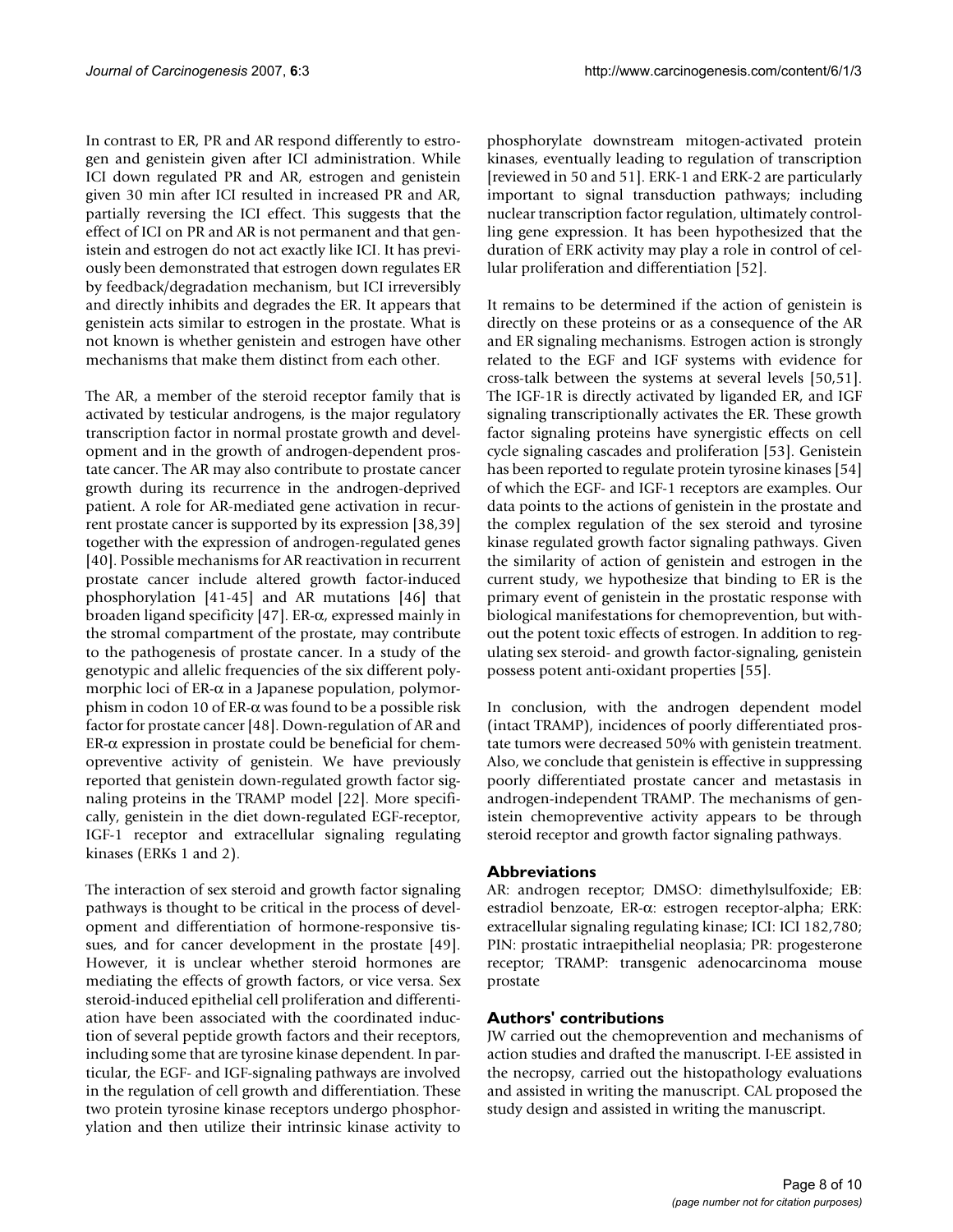#### **Acknowledgements**

This research was supported by NIH/NIEHS 1 RO1-ES-11743 and DOD DAMD17-02-1-0662 to CAL. The authors gratefully acknowledge the biostatical analysis of the data by Dr. Mark Carpenter (Auburn University) and technical assistance of Tarik BouAker, Glen Puckett and Shauna Moser (UAB).

#### **References**

- 1. Greenlee RT, Murray T, Bolden S, Wingo PA: **[Cancer statistics,](http://www.ncbi.nlm.nih.gov/entrez/query.fcgi?cmd=Retrieve&db=PubMed&dopt=Abstract&list_uids=10735013) [2000.](http://www.ncbi.nlm.nih.gov/entrez/query.fcgi?cmd=Retrieve&db=PubMed&dopt=Abstract&list_uids=10735013)** *CA Cancer J Clin* 2000, **50(1):**7-33.
- 2. Parkin DM, Pisani P, Ferlay J: **[Global cancer statistics.](http://www.ncbi.nlm.nih.gov/entrez/query.fcgi?cmd=Retrieve&db=PubMed&dopt=Abstract&list_uids=10200776)** *CA Cancer J Clin* 1999, **49(1):**33-64.
- 3. Dhom G: **Epidemiology of hormone-dependent tumors.** In *Endocrine Dependent Tumors* Edited by: Voigt K-D, Knabbe C. Raven Press, Ltd., New York; 1991:1-42.
- 4. Miller GJ: **Diagnosis of stage A prostatic cancer in the People's Republic of China.** In *A Multidisciplinary Analysis of Controversies in the Management of Prostate Cancer* Edited by: Coffey DS, Resnick MI, Dorr FA, Karr JP. Plenum Publishing Corp., New York; 1998:17-24.
- 5. Haenszel W, Kurihara M: **[Studies of Japanese migrants. I. Mor](http://www.ncbi.nlm.nih.gov/entrez/query.fcgi?cmd=Retrieve&db=PubMed&dopt=Abstract&list_uids=5635018)[tality from cancer and other diseases among Japanese in the](http://www.ncbi.nlm.nih.gov/entrez/query.fcgi?cmd=Retrieve&db=PubMed&dopt=Abstract&list_uids=5635018) [United States.](http://www.ncbi.nlm.nih.gov/entrez/query.fcgi?cmd=Retrieve&db=PubMed&dopt=Abstract&list_uids=5635018)** *J Natl Cancer Inst* 1968, **40(1):**43-68.
- 6. Shimizu H, Ross RK, Bernstein L, Yatani R, Henderson BE, Mack TM: **[Cancers of the prostate and breast among Japanese and](http://www.ncbi.nlm.nih.gov/entrez/query.fcgi?cmd=Retrieve&db=PubMed&dopt=Abstract&list_uids=2069852) [white immigrants in Los Angeles County.](http://www.ncbi.nlm.nih.gov/entrez/query.fcgi?cmd=Retrieve&db=PubMed&dopt=Abstract&list_uids=2069852)** *Br J Cancer* 1991, **63(6):**963-966.
- 7. Whittemore AS, Kolonel LN, Wu AH, John EM, Gallagher RP, Howe GR, Burch JD, Hankin J, Dreon DM, West DW: **[Prostate cancer in](http://www.ncbi.nlm.nih.gov/entrez/query.fcgi?cmd=Retrieve&db=PubMed&dopt=Abstract&list_uids=7752270) [relation to diet, physical activity, and body size in blacks,](http://www.ncbi.nlm.nih.gov/entrez/query.fcgi?cmd=Retrieve&db=PubMed&dopt=Abstract&list_uids=7752270) [whites, and Asians in the United States and Canada.](http://www.ncbi.nlm.nih.gov/entrez/query.fcgi?cmd=Retrieve&db=PubMed&dopt=Abstract&list_uids=7752270)** *J Natl Cancer Inst* 1995, **87(9):**652-661.
- 8. Cook LS, Goldoft M, Schwartz SM, Weiss NS: **[Incidence of adeno](http://www.ncbi.nlm.nih.gov/entrez/query.fcgi?cmd=Retrieve&db=PubMed&dopt=Abstract&list_uids=10037388)[carcinoma of the prostate in Asian immigrants to the United](http://www.ncbi.nlm.nih.gov/entrez/query.fcgi?cmd=Retrieve&db=PubMed&dopt=Abstract&list_uids=10037388) [States and their descendants.](http://www.ncbi.nlm.nih.gov/entrez/query.fcgi?cmd=Retrieve&db=PubMed&dopt=Abstract&list_uids=10037388)** *J Urol* 1999, **161(1):**152-155.
- 9. Adlercreutz H, Markkanen H, Watanabe S: **[Plasma concentrations](http://www.ncbi.nlm.nih.gov/entrez/query.fcgi?cmd=Retrieve&db=PubMed&dopt=Abstract&list_uids=7901532) [of phytoestrogens in Japanese men.](http://www.ncbi.nlm.nih.gov/entrez/query.fcgi?cmd=Retrieve&db=PubMed&dopt=Abstract&list_uids=7901532)** *Lancet* 1993, **342(8881):**1209-1210.
- 10. Morton MS, Matos-Ferreira A, Abranches-Monteiro L, Correia R, Blacklock N, Chan PS, Cheng C, Chieh-ping W, Griffiths K: **[Measure](http://www.ncbi.nlm.nih.gov/entrez/query.fcgi?cmd=Retrieve&db=PubMed&dopt=Abstract&list_uids=9103275)[ment and metabolism of isoflavonoids and lignans in the](http://www.ncbi.nlm.nih.gov/entrez/query.fcgi?cmd=Retrieve&db=PubMed&dopt=Abstract&list_uids=9103275) [human male.](http://www.ncbi.nlm.nih.gov/entrez/query.fcgi?cmd=Retrieve&db=PubMed&dopt=Abstract&list_uids=9103275)** *Cancer Lett* 1997, **114(1-2):**145-151.
- 11. Peterson G, Barnes S: **[Genistein and biochanin A inhibit the](http://www.ncbi.nlm.nih.gov/entrez/query.fcgi?cmd=Retrieve&db=PubMed&dopt=Abstract&list_uids=8497428) [growth of human prostate cancer cells but not epidermal](http://www.ncbi.nlm.nih.gov/entrez/query.fcgi?cmd=Retrieve&db=PubMed&dopt=Abstract&list_uids=8497428) [growth factor receptor tyrosine autophosphorylation.](http://www.ncbi.nlm.nih.gov/entrez/query.fcgi?cmd=Retrieve&db=PubMed&dopt=Abstract&list_uids=8497428)** *Prostate* 1993, **22:**335-345.
- 12. Naik HR, Lehr JE, Pienta KJ: **[An in vitro and in vivo study of anti](http://www.ncbi.nlm.nih.gov/entrez/query.fcgi?cmd=Retrieve&db=PubMed&dopt=Abstract&list_uids=7872690)[tumor effects of genistein on hormone refractory prostate](http://www.ncbi.nlm.nih.gov/entrez/query.fcgi?cmd=Retrieve&db=PubMed&dopt=Abstract&list_uids=7872690) [cancer.](http://www.ncbi.nlm.nih.gov/entrez/query.fcgi?cmd=Retrieve&db=PubMed&dopt=Abstract&list_uids=7872690)** *Anticancer Res* 1994, **14:**2617-2619.
- Mentor-Marcel R, Lamartiniere CA, Eltoum I-E, Greenberg NM, Elgavish A: **[Genistein in the diet reduces the incidence of](http://www.ncbi.nlm.nih.gov/entrez/query.fcgi?cmd=Retrieve&db=PubMed&dopt=Abstract&list_uids=11559550) [poorly differentiated prostatic adenocarcinoma in trans](http://www.ncbi.nlm.nih.gov/entrez/query.fcgi?cmd=Retrieve&db=PubMed&dopt=Abstract&list_uids=11559550)[genic mice \(TRAMP\).](http://www.ncbi.nlm.nih.gov/entrez/query.fcgi?cmd=Retrieve&db=PubMed&dopt=Abstract&list_uids=11559550)** *Cancer Res* 2001, **61:**6777-6782.
- 14. Pollard M, Wolter W: **[Prevention of spontaneous prostate](http://www.ncbi.nlm.nih.gov/entrez/query.fcgi?cmd=Retrieve&db=PubMed&dopt=Abstract&list_uids=11027408)[related cancer in lobund wistar rats by a soy protein isolate/](http://www.ncbi.nlm.nih.gov/entrez/query.fcgi?cmd=Retrieve&db=PubMed&dopt=Abstract&list_uids=11027408) [isoflavone diet.](http://www.ncbi.nlm.nih.gov/entrez/query.fcgi?cmd=Retrieve&db=PubMed&dopt=Abstract&list_uids=11027408)** *Prostate* 2000, **45:**101-105.
- 15. Wang J, Eltoum IE, Lamartiniere CA: **[Dietary genistein suppresses](http://www.ncbi.nlm.nih.gov/entrez/query.fcgi?cmd=Retrieve&db=PubMed&dopt=Abstract&list_uids=12183070) [chemically induced prostate cancer in Lobund-Wistar rats.](http://www.ncbi.nlm.nih.gov/entrez/query.fcgi?cmd=Retrieve&db=PubMed&dopt=Abstract&list_uids=12183070)** *Cancer Lett* 2002, **186(1):**11-18.
- 16. Alexander J: **[Use of transgenic mice in identifying chemopre](http://www.ncbi.nlm.nih.gov/entrez/query.fcgi?cmd=Retrieve&db=PubMed&dopt=Abstract&list_uids=10720773)[ventive agents.](http://www.ncbi.nlm.nih.gov/entrez/query.fcgi?cmd=Retrieve&db=PubMed&dopt=Abstract&list_uids=10720773)** *Toxicol Lett* 2000, **112-113():**507-512.
- 17. Hursting SD, Slaga TJ, Fischer SM, DiGiovanni J, Phang JM: **[Mecha](http://www.ncbi.nlm.nih.gov/entrez/query.fcgi?cmd=Retrieve&db=PubMed&dopt=Abstract&list_uids=10037099)[nism-based cancer prevention approaches: targets, exam](http://www.ncbi.nlm.nih.gov/entrez/query.fcgi?cmd=Retrieve&db=PubMed&dopt=Abstract&list_uids=10037099)[ples, and the use of transgenic mice.](http://www.ncbi.nlm.nih.gov/entrez/query.fcgi?cmd=Retrieve&db=PubMed&dopt=Abstract&list_uids=10037099)** *J Natl Cancer Inst* 1999, **91(3):**215-225.
- 18. Greenberg NM, DeMayo F, Finegold MJ, Medina D, Tilley WD, Aspinall JO, Cunha GR, Donjacour AA, Matusik RJ, Rosen JM: **[Prostate](http://www.ncbi.nlm.nih.gov/entrez/query.fcgi?cmd=Retrieve&db=PubMed&dopt=Abstract&list_uids=7724580) [cancer in a transgenic mouse.](http://www.ncbi.nlm.nih.gov/entrez/query.fcgi?cmd=Retrieve&db=PubMed&dopt=Abstract&list_uids=7724580)** *Proc Natl Acad Sci USA* 1995, **92(8):**3439-3443.
- 19. Gingrich JR, Greenberg NM: **[A transgenic mouse prostate can](http://www.ncbi.nlm.nih.gov/entrez/query.fcgi?cmd=Retrieve&db=PubMed&dopt=Abstract&list_uids=8864193)[cer model.](http://www.ncbi.nlm.nih.gov/entrez/query.fcgi?cmd=Retrieve&db=PubMed&dopt=Abstract&list_uids=8864193)** *Toxicol Pathol* 1996, **24:**502-504.
- 20. Kaplan-Lefko PJ, Chen TM, Ittmann MM, Barrios RJ, Ayala GE, Huss WJ, Maddison LA, Foster BA, Greenberg NM: **[Pathobiology of](http://www.ncbi.nlm.nih.gov/entrez/query.fcgi?cmd=Retrieve&db=PubMed&dopt=Abstract&list_uids=12692788) [autochthonous CaP in a pre-clinical transgenic mouse](http://www.ncbi.nlm.nih.gov/entrez/query.fcgi?cmd=Retrieve&db=PubMed&dopt=Abstract&list_uids=12692788) [model.](http://www.ncbi.nlm.nih.gov/entrez/query.fcgi?cmd=Retrieve&db=PubMed&dopt=Abstract&list_uids=12692788)** *Prostate* 2003, **55:**219-237.
- 21. Gingrich JR, Barrios Rj, Kattan MW, Nahm HS, Finegold MJ, Greenbierg NM: **[Androgen-independent prostate cancer progres](http://www.ncbi.nlm.nih.gov/entrez/query.fcgi?cmd=Retrieve&db=PubMed&dopt=Abstract&list_uids=9354422)[sion in the TRAMP model.](http://www.ncbi.nlm.nih.gov/entrez/query.fcgi?cmd=Retrieve&db=PubMed&dopt=Abstract&list_uids=9354422)** *Cancer Res* 1997, **57:**4687-4961.
- 22. Wang J, Eltoum I-E, Lamartiniere CA: **Genistein regulates growth factor signaling in transgenic mouse model (TRAMP).** *Molecular and Cellular Endocrinology* 2004, **219:**171-180.
- 23. Cotroneo MS, Fritz WA, Lamartiniere CA: **Dynamic profiling of estrogen receptor and epidermal growth factor signaling in the uteri of genistein- and estrogen-treated rats.** *Food and Chemical Toxicology* 2005, **43:**637-645.
- 24. Price D: **Comparative aspects of development and structures in the prostate.** *Natl Cancer Inst Montogr* 1996, **12:**1-18.
- 25. McNeal JE, Redwine EA, Freiha FS, Stamey TA: **Zonal distribution of prostatic adenocarcinoma: correlation with histologic pattern and direction of spread.** *J Surgical Pathology* 1998, **12:**897-906.
- 26. Wechter WJ, Leipold DD, Murray ED, Quiggle D, McCracken JD, Barrios RS, Greenberg NM: **[E-7869 \(R-flurbiprofen\) inhibits pro](http://www.ncbi.nlm.nih.gov/entrez/query.fcgi?cmd=Retrieve&db=PubMed&dopt=Abstract&list_uids=10786685)[gression of prostate cancer in the TRAMP mouse.](http://www.ncbi.nlm.nih.gov/entrez/query.fcgi?cmd=Retrieve&db=PubMed&dopt=Abstract&list_uids=10786685)** *Cancer Res* 2000, **60:**2203-2208.
- 27. Fritz WA, Coward L, Wang J, Lamartiniere CA: **[Dietary genistein:](http://www.ncbi.nlm.nih.gov/entrez/query.fcgi?cmd=Retrieve&db=PubMed&dopt=Abstract&list_uids=9886571) [perinatal mammary cancer prevention, bioavailability and](http://www.ncbi.nlm.nih.gov/entrez/query.fcgi?cmd=Retrieve&db=PubMed&dopt=Abstract&list_uids=9886571) [toxicity testing in the rat.](http://www.ncbi.nlm.nih.gov/entrez/query.fcgi?cmd=Retrieve&db=PubMed&dopt=Abstract&list_uids=9886571)** *Carcinogenesis* 1998, **19:**2151-2158.
- 28. Lamartiniere CA, Cotroneo MS, Fritz WA, Wang J, Mentor-Marcel R, Elgavish A: **[Genistein chemoprevention: timing and mecha](http://www.ncbi.nlm.nih.gov/entrez/query.fcgi?cmd=Retrieve&db=PubMed&dopt=Abstract&list_uids=11880592)[nisms of action in murine mammary and prostate.](http://www.ncbi.nlm.nih.gov/entrez/query.fcgi?cmd=Retrieve&db=PubMed&dopt=Abstract&list_uids=11880592)** *J Nutr* 2002, **132:**552S-558S.
- 29. Prins GS: **[Neonatal estrogen exposure induces lobe-specific](http://www.ncbi.nlm.nih.gov/entrez/query.fcgi?cmd=Retrieve&db=PubMed&dopt=Abstract&list_uids=1597166) [alterations in adult rat prostate androgen receptor expres](http://www.ncbi.nlm.nih.gov/entrez/query.fcgi?cmd=Retrieve&db=PubMed&dopt=Abstract&list_uids=1597166)[sion.](http://www.ncbi.nlm.nih.gov/entrez/query.fcgi?cmd=Retrieve&db=PubMed&dopt=Abstract&list_uids=1597166)** *Endocrinology* 1992, **130:**3703-3714.
- Habenicht UF, el Etreby MF: [The periurethral zone of the pros](http://www.ncbi.nlm.nih.gov/entrez/query.fcgi?cmd=Retrieve&db=PubMed&dopt=Abstract&list_uids=2464165)**[tate of the cynomolgus monkey is the most sensitive pros](http://www.ncbi.nlm.nih.gov/entrez/query.fcgi?cmd=Retrieve&db=PubMed&dopt=Abstract&list_uids=2464165)[tate part for an estrogenic stimulus.](http://www.ncbi.nlm.nih.gov/entrez/query.fcgi?cmd=Retrieve&db=PubMed&dopt=Abstract&list_uids=2464165)** *Prostate* 1988, **13:**305-316.
- 31. Oliveira CA, Nie R, Carnes K, Franca LR, Prins GS, Saunders PTK, Hess RA: **The antiestrogen ICI 182,780 decreases the expression of estrogen receptor-alpha but has no effect on estrogen receptor-beta and androgen receptor in rat efferent ductules.** *Repro Bio & Endo* 2003, **1:**75.
- 32. Wijayaratne AL, Nagel SC, Paige LA, Christensen DJ, Norris JD, Fowlkes DM, McDonnell DP: **[Comparative analyses of mecha](http://www.ncbi.nlm.nih.gov/entrez/query.fcgi?cmd=Retrieve&db=PubMed&dopt=Abstract&list_uids=10579349)[nistic differences among antiestrogens.](http://www.ncbi.nlm.nih.gov/entrez/query.fcgi?cmd=Retrieve&db=PubMed&dopt=Abstract&list_uids=10579349)** *Endocrinology* 1999, **140:**5828-5840.
- 33. Kraus WL, Weis KE, Katzenellenbogen BS: **[Inhibitory crosstalk](http://www.ncbi.nlm.nih.gov/entrez/query.fcgi?cmd=Retrieve&db=PubMed&dopt=Abstract&list_uids=7891678) between steroid hormone receptors: differential targeting of [estrogen receptor in the repression of its transcriptional](http://www.ncbi.nlm.nih.gov/entrez/query.fcgi?cmd=Retrieve&db=PubMed&dopt=Abstract&list_uids=7891678) activity by agonist- and antagonist-occupied progestin recep[tors.](http://www.ncbi.nlm.nih.gov/entrez/query.fcgi?cmd=Retrieve&db=PubMed&dopt=Abstract&list_uids=7891678)** *Mol Cell Biol* 1995, **15:**1847-1857.
- 34. Nawaz Z, Stancel GM, Hyder SM: **[The pure antiestrogen ICI](http://www.ncbi.nlm.nih.gov/entrez/query.fcgi?cmd=Retrieve&db=PubMed&dopt=Abstract&list_uids=9927049) [182,780 inhibits progestin- induced transcription.](http://www.ncbi.nlm.nih.gov/entrez/query.fcgi?cmd=Retrieve&db=PubMed&dopt=Abstract&list_uids=9927049)** *Cancer Res* 1999, **59:**372-376.
- 35. Zand RSR, Grass L, Magklara A, Jenkins DJA, Diamandis EP: **Is ICI 182,780 an antiprogestin in addition to being an antiestrogen?** *Breast Cancer Research and Treatment* 2000, **60:**1-8.
- 36. Alarid ET, Bakopoulos N, Solodin N: **[Proteasome-mediated pro](http://www.ncbi.nlm.nih.gov/entrez/query.fcgi?cmd=Retrieve&db=PubMed&dopt=Abstract&list_uids=10478843)[teolysis of estrogen receptor: a novel component in autolo](http://www.ncbi.nlm.nih.gov/entrez/query.fcgi?cmd=Retrieve&db=PubMed&dopt=Abstract&list_uids=10478843)[gous down-regulation.](http://www.ncbi.nlm.nih.gov/entrez/query.fcgi?cmd=Retrieve&db=PubMed&dopt=Abstract&list_uids=10478843)** *Mol Endocrinol* 1999, **13:**1522-1534.
- 37. Preisler-Mashek MT, Solodin N, Stark BL, Tyriver MK, Alarid ET: **[Lig](http://www.ncbi.nlm.nih.gov/entrez/query.fcgi?cmd=Retrieve&db=PubMed&dopt=Abstract&list_uids=11882509)[and- Specific regulation of proteasome-mediated proteolysis](http://www.ncbi.nlm.nih.gov/entrez/query.fcgi?cmd=Retrieve&db=PubMed&dopt=Abstract&list_uids=11882509) [of estrogen receptor-alpha.](http://www.ncbi.nlm.nih.gov/entrez/query.fcgi?cmd=Retrieve&db=PubMed&dopt=Abstract&list_uids=11882509)** *Am J Physiol Endocrinol Metab* 2002, **282:**E891-8.
- 38. de Vere White R, Meyers F, Chi SG, Chamberlain S, Siders D, Lee F, Stewart S, Gumerlock PH: **[Human androgen receptor expres](http://www.ncbi.nlm.nih.gov/entrez/query.fcgi?cmd=Retrieve&db=PubMed&dopt=Abstract&list_uids=9032526)[sion in prostate cancer following androgen ablation.](http://www.ncbi.nlm.nih.gov/entrez/query.fcgi?cmd=Retrieve&db=PubMed&dopt=Abstract&list_uids=9032526)** *Eur Urol* 1997, **31:**1-6.
- 39. Ruizeveld de Winter JA, Trapman J, Vermey M, Mulder E, Zegers ND, van der Kwast TH: **[Androgen receptor expression in human](http://www.ncbi.nlm.nih.gov/entrez/query.fcgi?cmd=Retrieve&db=PubMed&dopt=Abstract&list_uids=1865110) [tissues: an Immunohistochemical study.](http://www.ncbi.nlm.nih.gov/entrez/query.fcgi?cmd=Retrieve&db=PubMed&dopt=Abstract&list_uids=1865110)** *J Histochem Cytochem* 1991, **39:**927-936.
- 40. Gregory CW, Hamil KG, Kim D, Hall SH, Pretlow TG, Mohler JL, French FS: **[Androgen receptor expression in androgen-inde](http://www.ncbi.nlm.nih.gov/entrez/query.fcgi?cmd=Retrieve&db=PubMed&dopt=Abstract&list_uids=9865729)[pendent prostate Cancer is associated with increased](http://www.ncbi.nlm.nih.gov/entrez/query.fcgi?cmd=Retrieve&db=PubMed&dopt=Abstract&list_uids=9865729) [expression of androgen regulated genes.](http://www.ncbi.nlm.nih.gov/entrez/query.fcgi?cmd=Retrieve&db=PubMed&dopt=Abstract&list_uids=9865729)** *Cancer Res* 1998, **58:**5718-5724.
- 41. Culig Z, Hobisch A, Cronauer MV, Radmayr C, Trapman J, Hittmair A, Bartsch G, Klocker H: **[Androgen receptor activation in pros](http://www.ncbi.nlm.nih.gov/entrez/query.fcgi?cmd=Retrieve&db=PubMed&dopt=Abstract&list_uids=7522959)[tate tumor cell lines by insulin-like growth factor-I, keratino](http://www.ncbi.nlm.nih.gov/entrez/query.fcgi?cmd=Retrieve&db=PubMed&dopt=Abstract&list_uids=7522959)-**